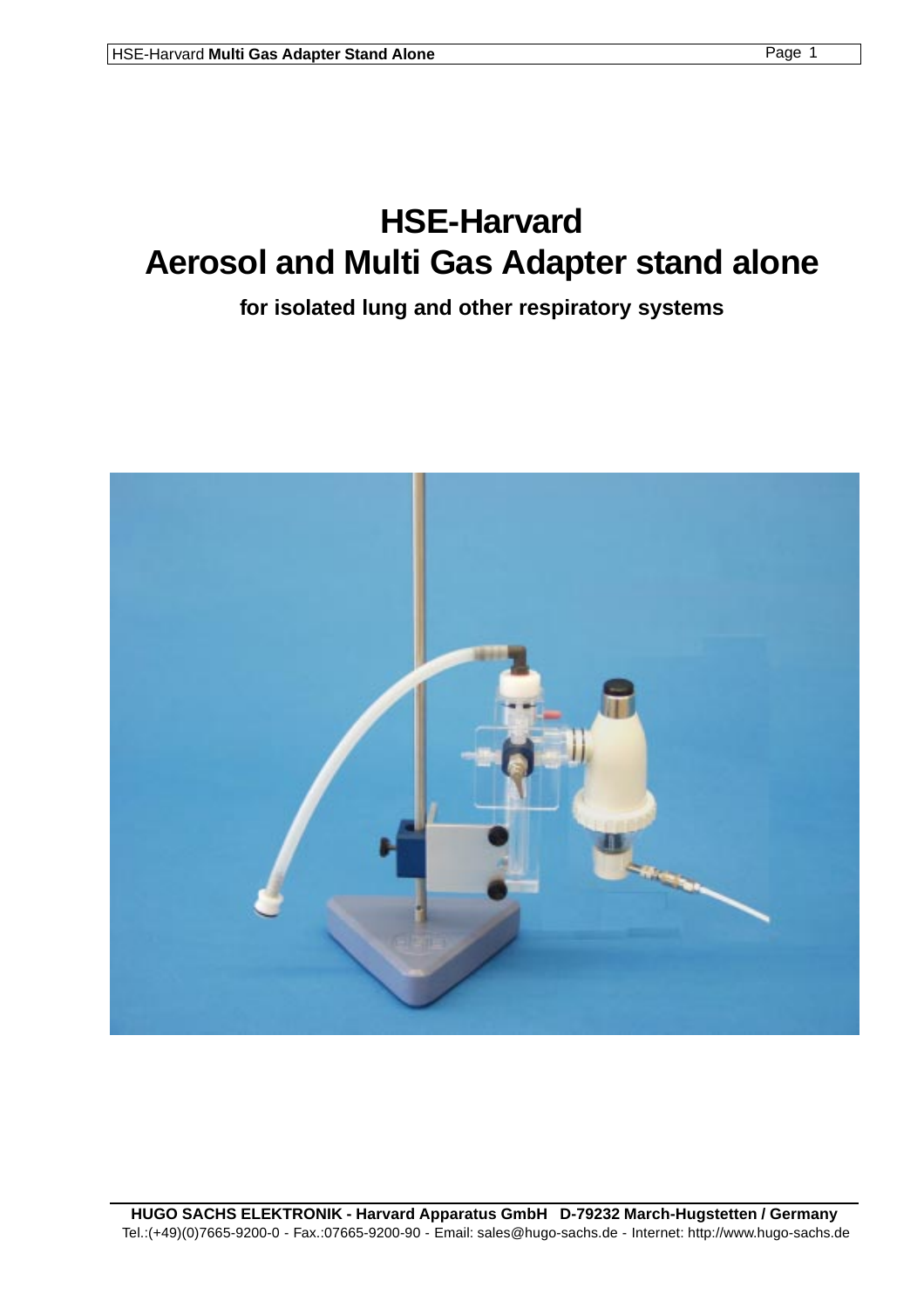## **Contents**

| Example 3: Isolated Mouse Lung System with Multi Gas Adapter with attached nebulizer  6 |  |
|-----------------------------------------------------------------------------------------|--|
|                                                                                         |  |
|                                                                                         |  |
|                                                                                         |  |
|                                                                                         |  |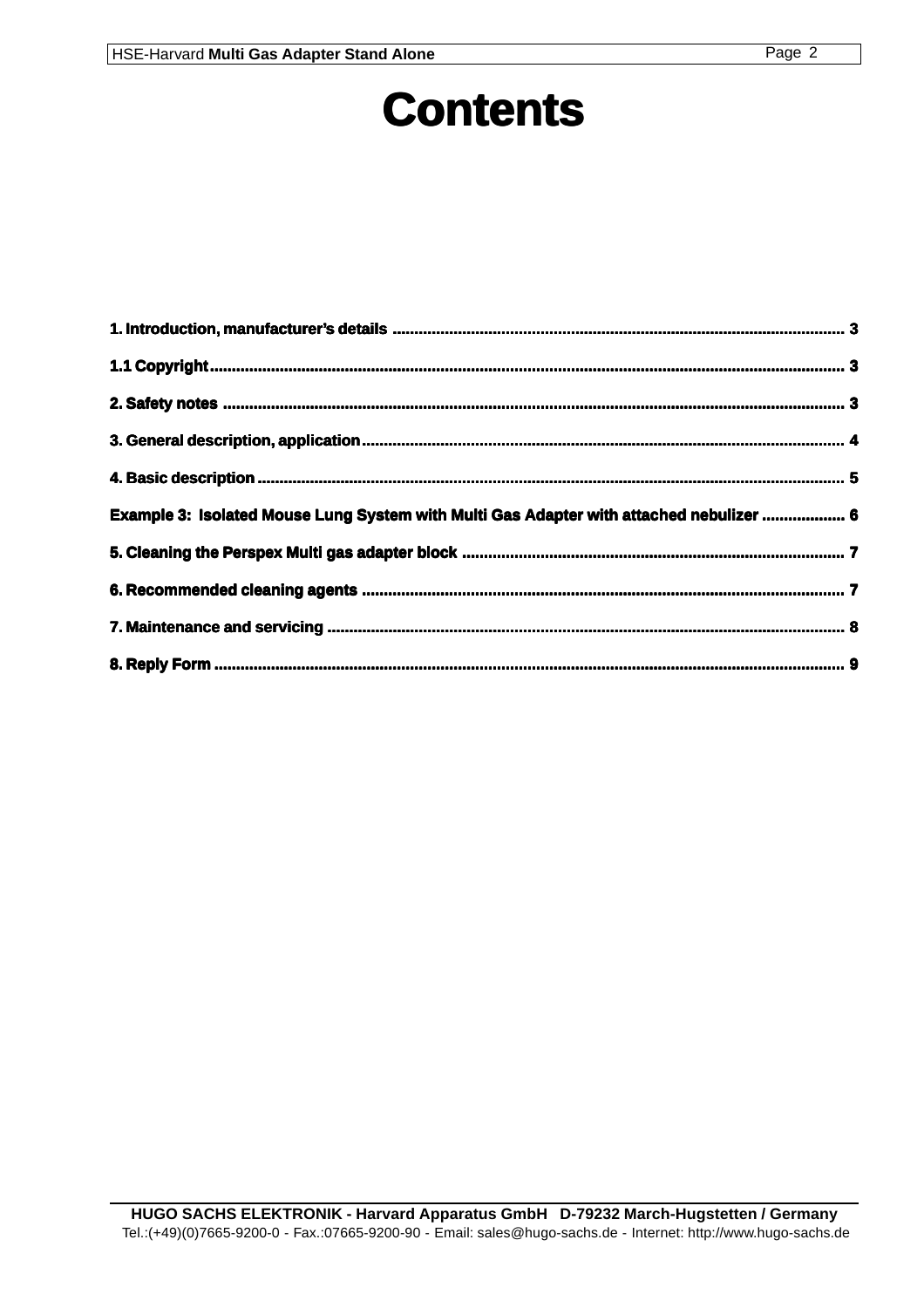<span id="page-2-0"></span>These Operating Instructions describe the function and use of the Multi Gas Adapter.



All the information in these Instructions has been drawn up after careful examination but does not represent a warranty of product properties. Alterations in line with technical progress are reserved.

Manufacturer's address: HUGO SACHS ELEKTRONIK-HARVARD APPARATUS GmbH Gruenstrasse 1, 79232 March-Hugstetten **Germany** 

| Phone: | 07665/9200-0<br>$(int +49)7665/9200-0$                 |
|--------|--------------------------------------------------------|
| Fax:   | 07665/9200-90<br>$(int +49)7665-9200-90$               |
| eMail: | sales@hugo-sachs.de                                    |
|        | Internet: www.hugo-sachs.de or www.harvardappartus.com |

#### **1.1 Copyright**

This product and the corresponding documentation are protected by copyright. All rights reserved. This document must not be copied, photocopied, reproduced or translated, either as a whole or in parts, without prior written agreement by HUGO SACHS ELEKTRONIK - HARVARD APPARATUS GmbH, March/Hugstetten, Germany.

#### **2. Safety notes**

#### **Warning:**

- waning<br>∟ङ
- Don´t supply explosive gases to the Multi Gas Adapter, DANGER !
- Be carefully in working with gases and gas mixtures. Connect the outlet to the exhaust.
- Before you open the gas supply to Multi Gas Adapter check all connections carefully.
- The Multi Gas Adapter is designed for use in general laboratories, light industrial and office environments.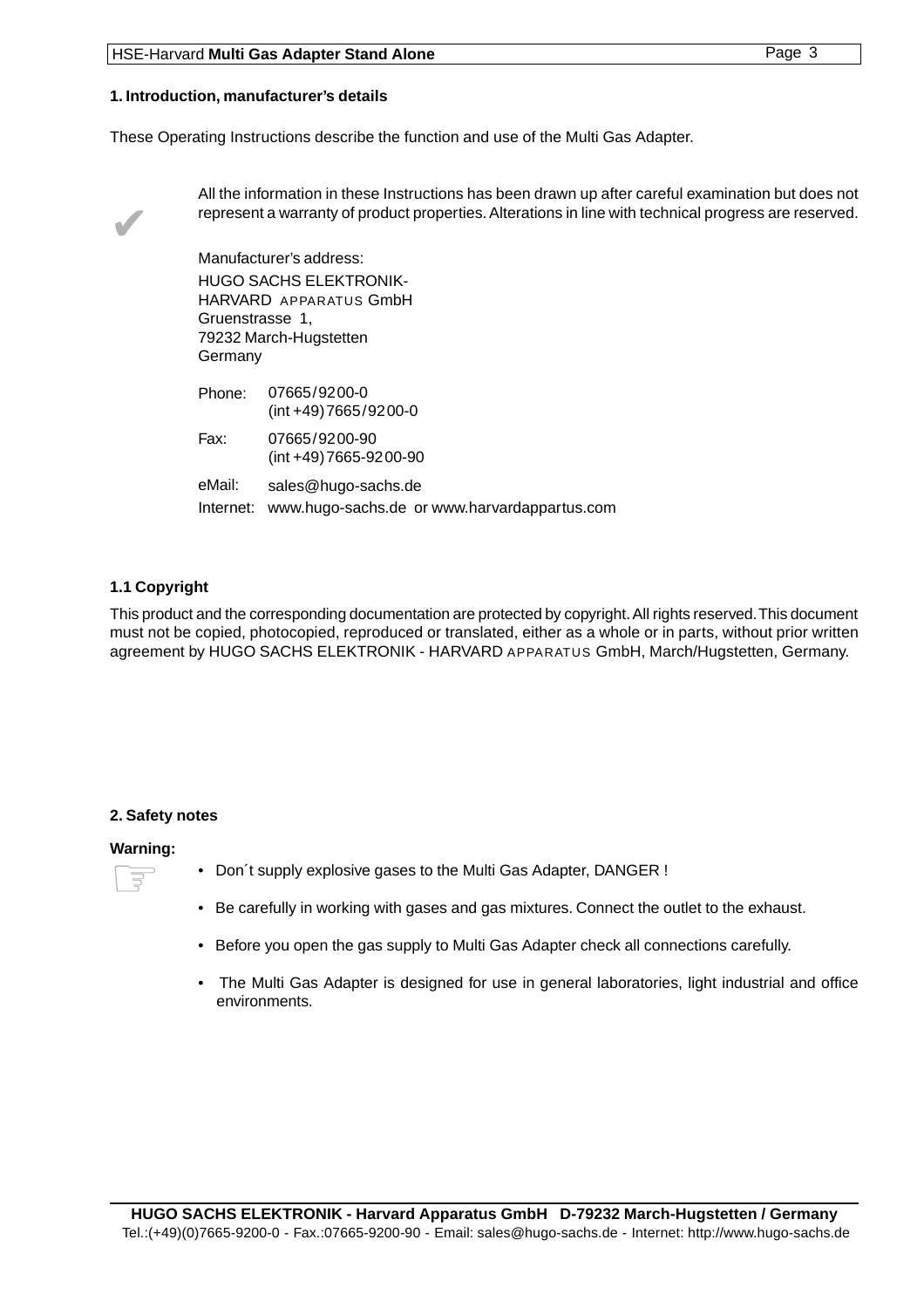<span id="page-3-0"></span>The Multi Gas Adapter is an addition to any system requiring application of different gases or nebulized substances in the breathing pathway of a small animal. It can be a ventilator, a plethysmograph box, an isolated perfused lung system...

The Multi Gas Adapter is inteded for use in a laboratory environment in physiological and/or pharmacological research.

By using the Multi Gas Adapter it is possible to apply nebulized substances and up to 4 different gases to the animal.



Multigas adapter and connection kit for isolated Mouse lung system IL1, without nebulizer



Multigas adapter and connection kit for isolated Mouse lung system IL1, equipped with nebulizer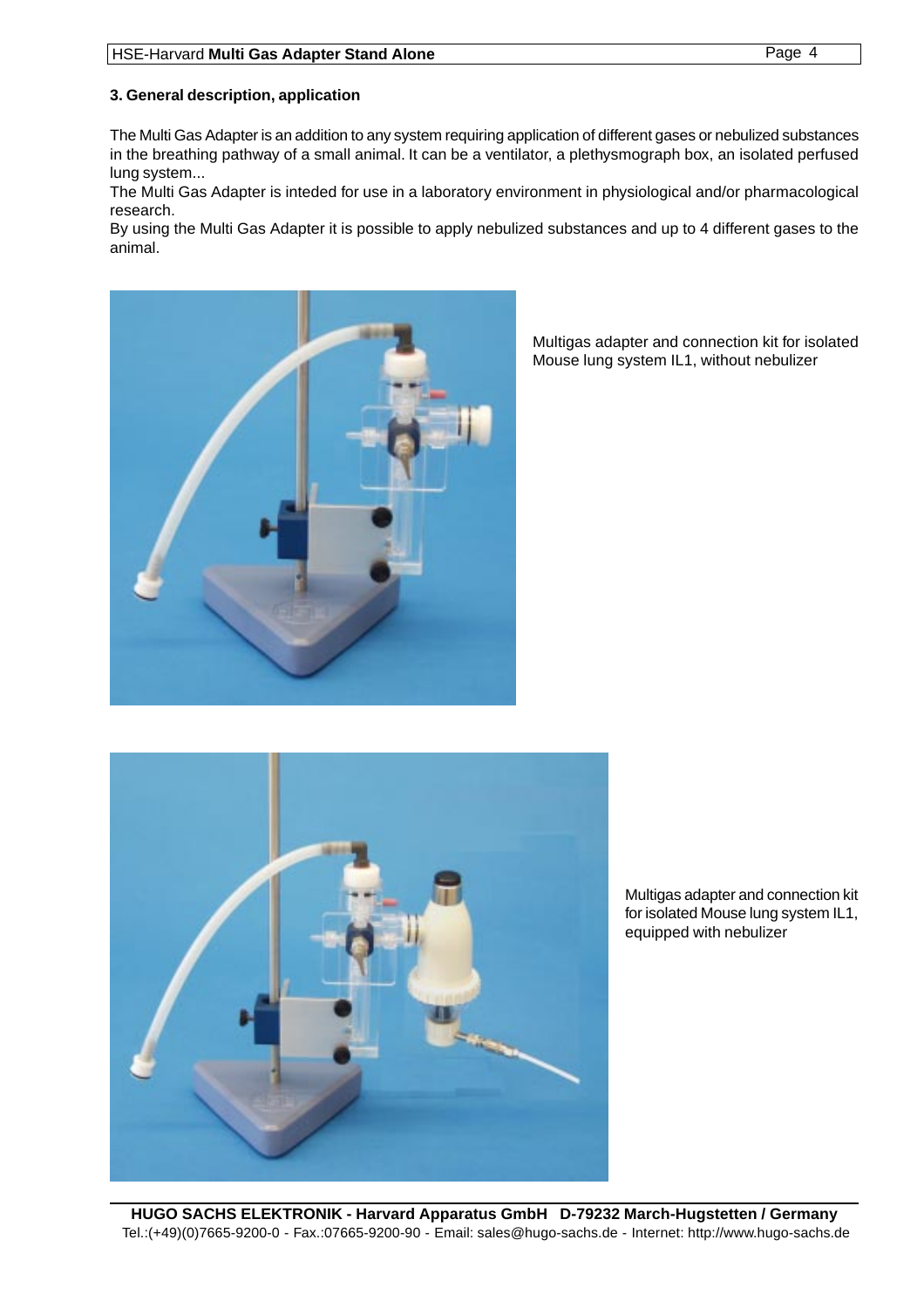#### <span id="page-4-0"></span>**4. Basic description**



The different gases are connected to the gas selector. An arrow on the selector marks the selected input. The gases should be supplied at low pressure. Be sure the gases are not supplied at a pressure exceeding 0.5 bar. To control and show the flow through the system we recommend to connect a rotameter in-line with each gas line.

The selector is equipped with a perspex marking field to label the inputs.

**Please note:** The arrow points in opposite to the switching lever



On the rear there are two ports. The lower port is equipped with a stopcock. If a nebulizer is used, condensation can result in small drops running down the cavity wall. The accumulation of the liquid in the bottom of the chamber can be removes using this port.

The upper port is dedicated for flushing the chamber. It is equipped with a "quick connect" connector. The line connected to the nebulizer can be removed from the nebulizer and connected to this port. This will stop nebulization and starts flushing the chamber. A compressed air pressure of 2 bar gives a flushing flow of about 1 L/min.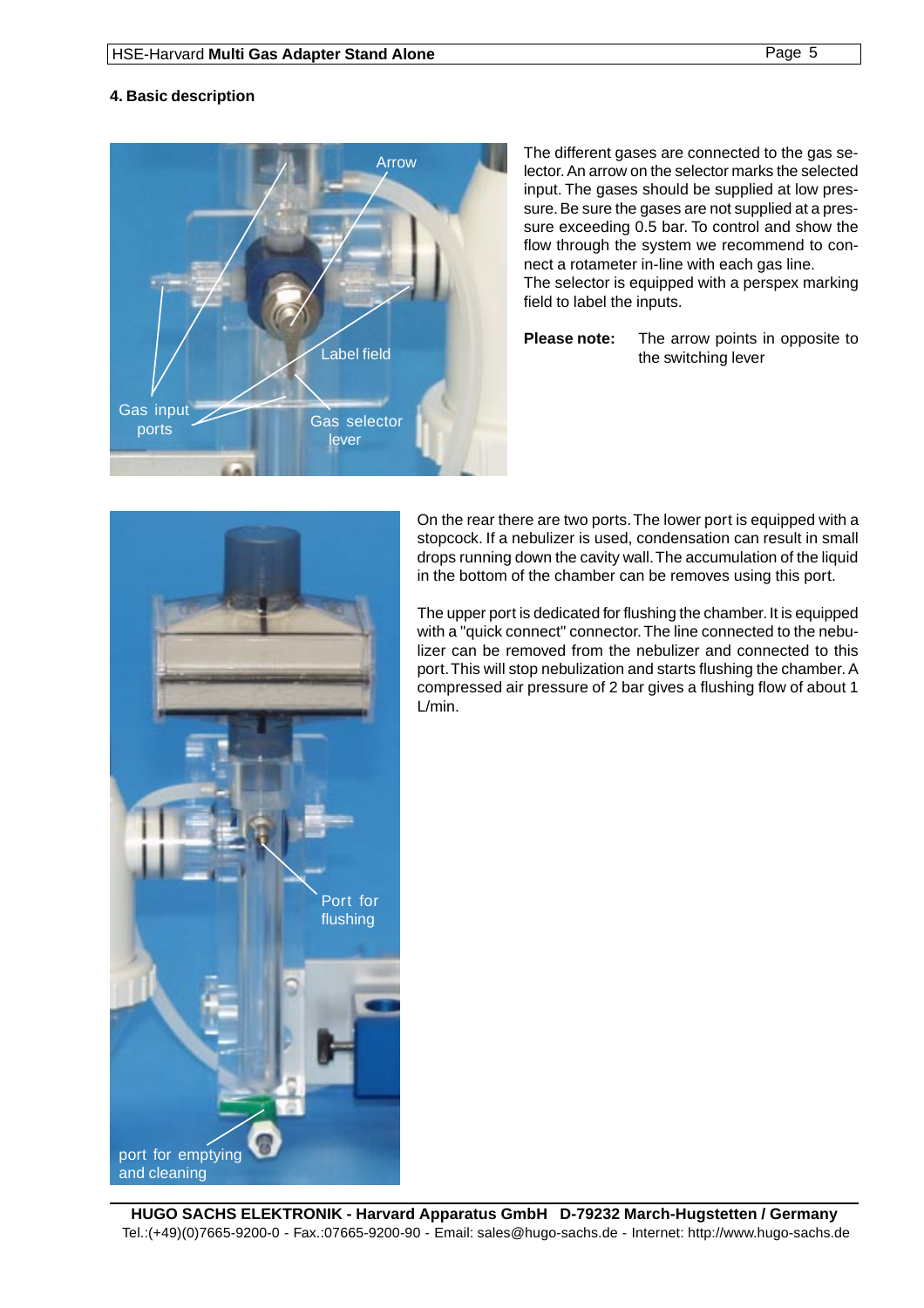# nebuliser compressed air inlet Gas selector Multi Gas Adapter Tubing to exhaust

<span id="page-5-0"></span>



In this example the Multi Gas Adapter is attached to the Isolated Lung System for Mouse Lung IL1. It is equipped with a nebulizer. If the nebulizer is not used, a white stopper must be used to close the nebulizer port of the Multi Gas Adapter block. The connecting tubing to the IL1 is replacing the air humidifier in the IL1. The IL1 is additionally equipped with a tubing to be connected to the exhaust.

- **Please note:** The air pressure in the system "Multi Gas Adapter-connecting tubing to IL1" should be normal room air pressure, no increased pressure. Check that exhaust tubing is not kinked or blocked.
- **Important:** Before nebulizing any substance all ports on the rear of the Multi Gas Adapter must be closed with stoppers or stopcocks. After nebulizing a substance flush the cavity of the Multi Gas Adapter with fresh (compressed)air.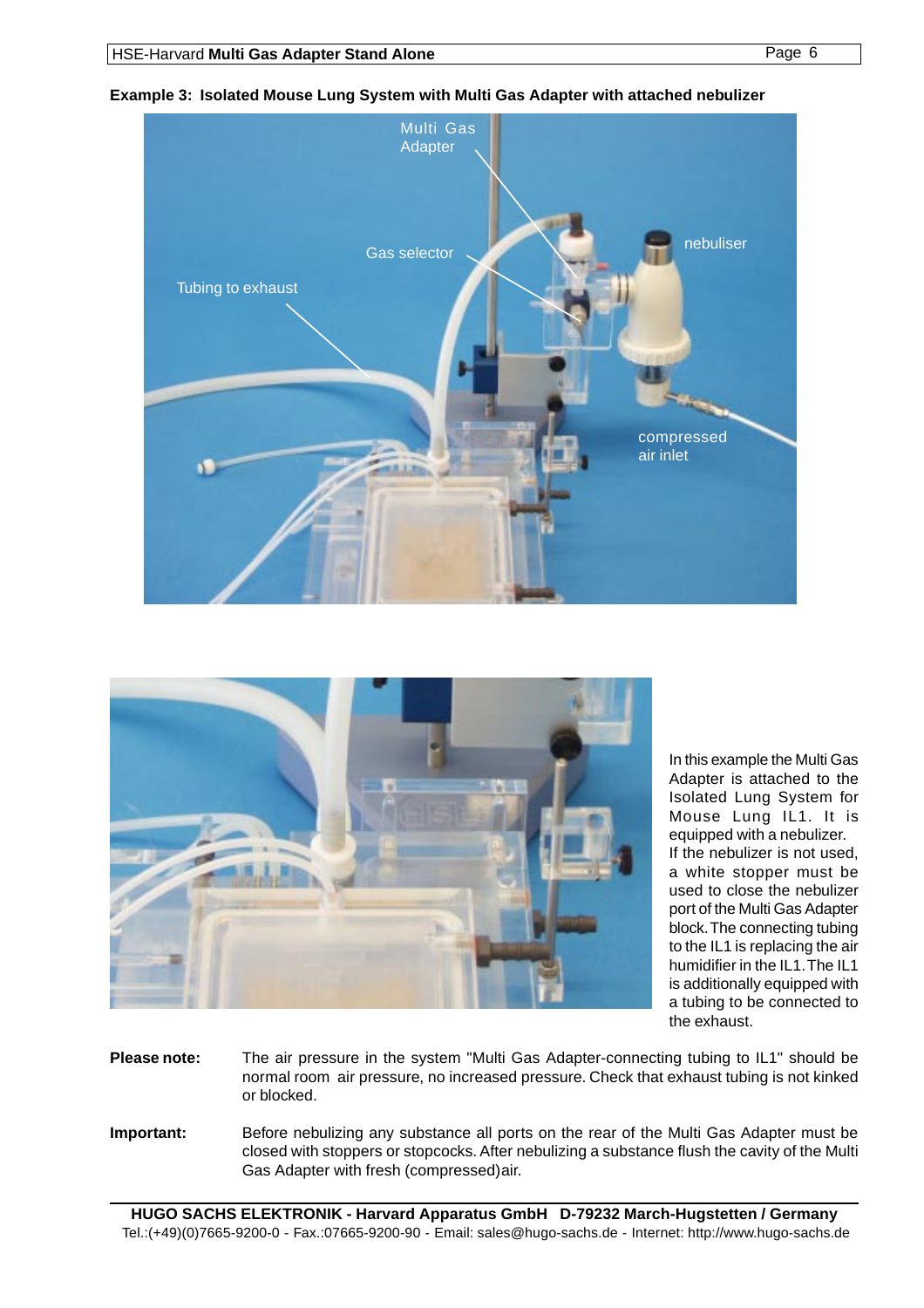#### <span id="page-6-0"></span>**5. Cleaning the Perspex Multi gas adapter block**

Depending on the nebulised substances cleaning is very important. If you don´t clean daily it can happen that the outlet port becomes dirty and cloggs. Also it is possible that some particles of the nebulised substances remain in the cavity which can lead to side effects on later experiments.

**WARNING: use only the recommended cleaning agents** (see Section 5). Don´t use alcohol to clean perspex. Alcohol attacs perspex which leads to cracks.

For general cleaning the cavity use destilled water. On the rear at the bottom of the cavity you will find a LUER connector to attach a syringe. These ports also can be used to remove condensated substances during the experiment.

Inside the cavity there is a barrel. This barrel can easily be taken out for cleaning. Therefore remove the connection tubing and turn the gas adapter upside down. The barrel as well as the inside of the cavity are than easily accessible for cleaning.

#### **6. Recommended cleaning agents**

**IMPORTANT:** not all cleaning agents used in the laboratory are suitable for cleaning Plexiglass parts. For example, MucocitF manufactured by Merz (Frankfurt) attacks Plexiglass.

**NOTE:** the Multi Gas Adapter block is made from **Plexiglass** 

In order to avoid damage you must use only the recommended cleaning agents. Never use organic solvents, they usually attack Plexiglass.

If for certain reasons you require a different cleaning agent you have to carry out a compatibility test before using it. In case of doubt contact HSE-Harvard.

#### **5% acetic acid solution can also can be used for cleaning the Multi Gas Adapter**

**WARNING:** allow the acetic acid to act only for a few minutes!

In order to avoid damage you must allow the 5% acetic acid to act only briefly. More concentrated acetic acid solution must never be used!





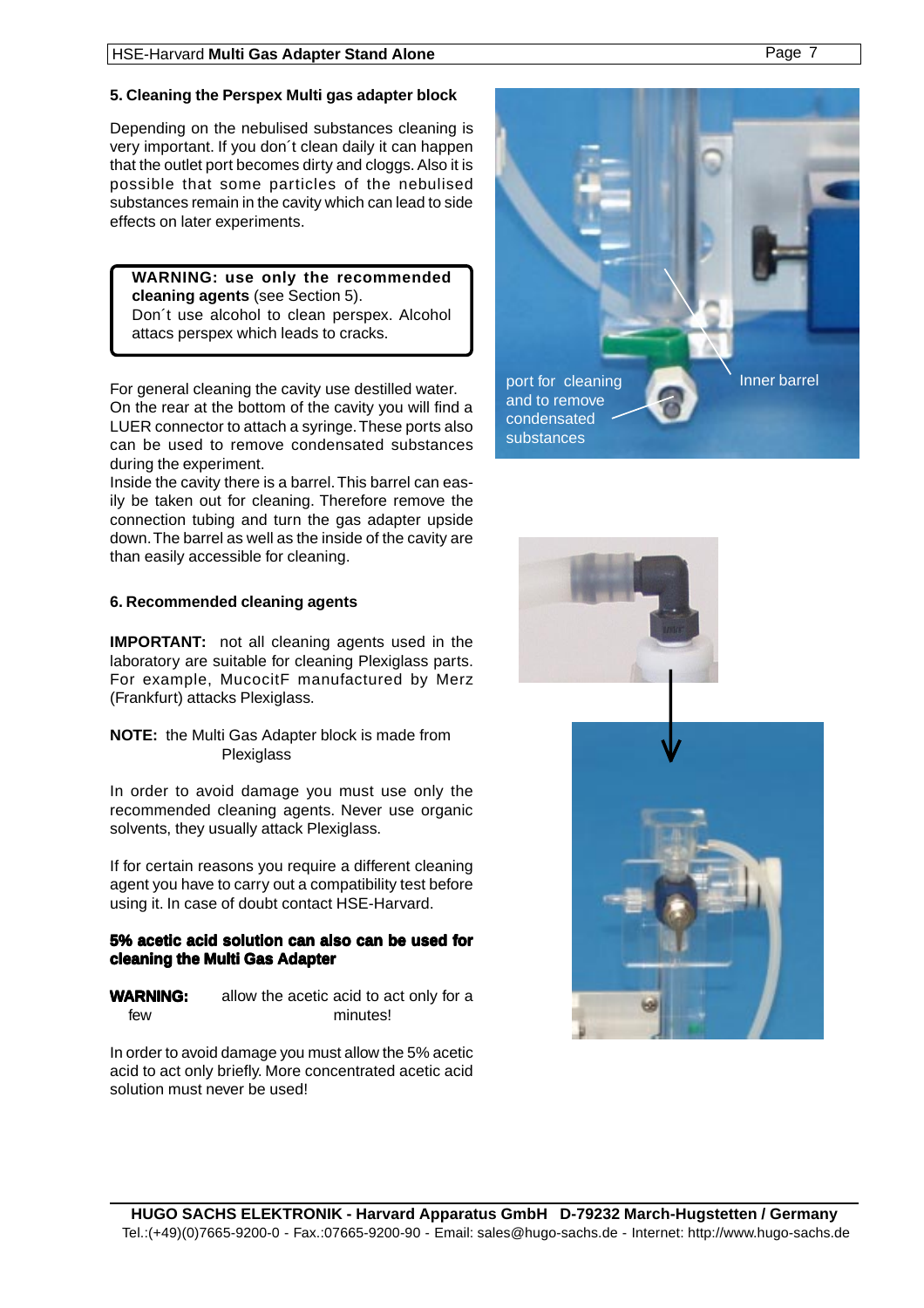#### **Other cleaning solutions compatible with Plexiglas:**

| <b>RBS 50 or RBS 35</b><br>produced and |                                                                                                                                                                                                                                 |
|-----------------------------------------|---------------------------------------------------------------------------------------------------------------------------------------------------------------------------------------------------------------------------------|
| supplied by:                            | Carl Roth GmbH + Co KG, Chemische Fabrik,<br>Schoemperlenstr. 1-5, D-76185 Karlsruhe 21, Germany<br>Phone: (+49) (0) 721/5606-0,<br>Fax: (+49) (0)721/5606-49,<br>e-mail: Carl@t-online.de<br>Internet: http://www.Carl-Roth.de |
| <b>MUCASOL</b>                          |                                                                                                                                                                                                                                 |
| produced by:                            | Merz + Co. GmbH & Co. Bereich<br>Dr.Kramer,<br>Eckenheimer Landstrasse 100-104,<br>D-60318 Frankfurt/Main 1, Germany<br>Phone: 069/15031, Telex: 414 031                                                                        |
| Supplier:                               | Firma Rudolf BRAND GmbH & Co.<br>P.O. Box 11 55, D-97861 Wertheim, Gemany<br>Phone: (+49) (0)9342/808-0, Fax: (+49) (0)9342/808-236                                                                                             |
| USA.<br>Supplier:                       | Brand Tech. Scientific, 25 Middlesex Turnpike, Essex, CT 06426-1479<br>Phone 860-767 2562                                                                                                                                       |

#### **7. Maintenance and servicing**

The most important maintenance operation consists of keeping the Multi Gas Adapter system clean. After each experiment you should check immediately that no substance has entered the system. If you note any contamination you should clean the system immediately. Do not wait until the mucus has dried out !

Clean also immediately the cavity of the Multi Gas Adapter system. Do not wait until substances or saline solutions have dried out or formed a layer inside the cavity.

It is obvious that any external contamination through blood or saline solutions must be removed immediately. Use a cloth moistened with water. If removal proves difficult, add a little detergent.

During all cleaning procedures take care that no liquid can pass into the interior. Do not use a wet cloth for cleaning, only a moist cloth!